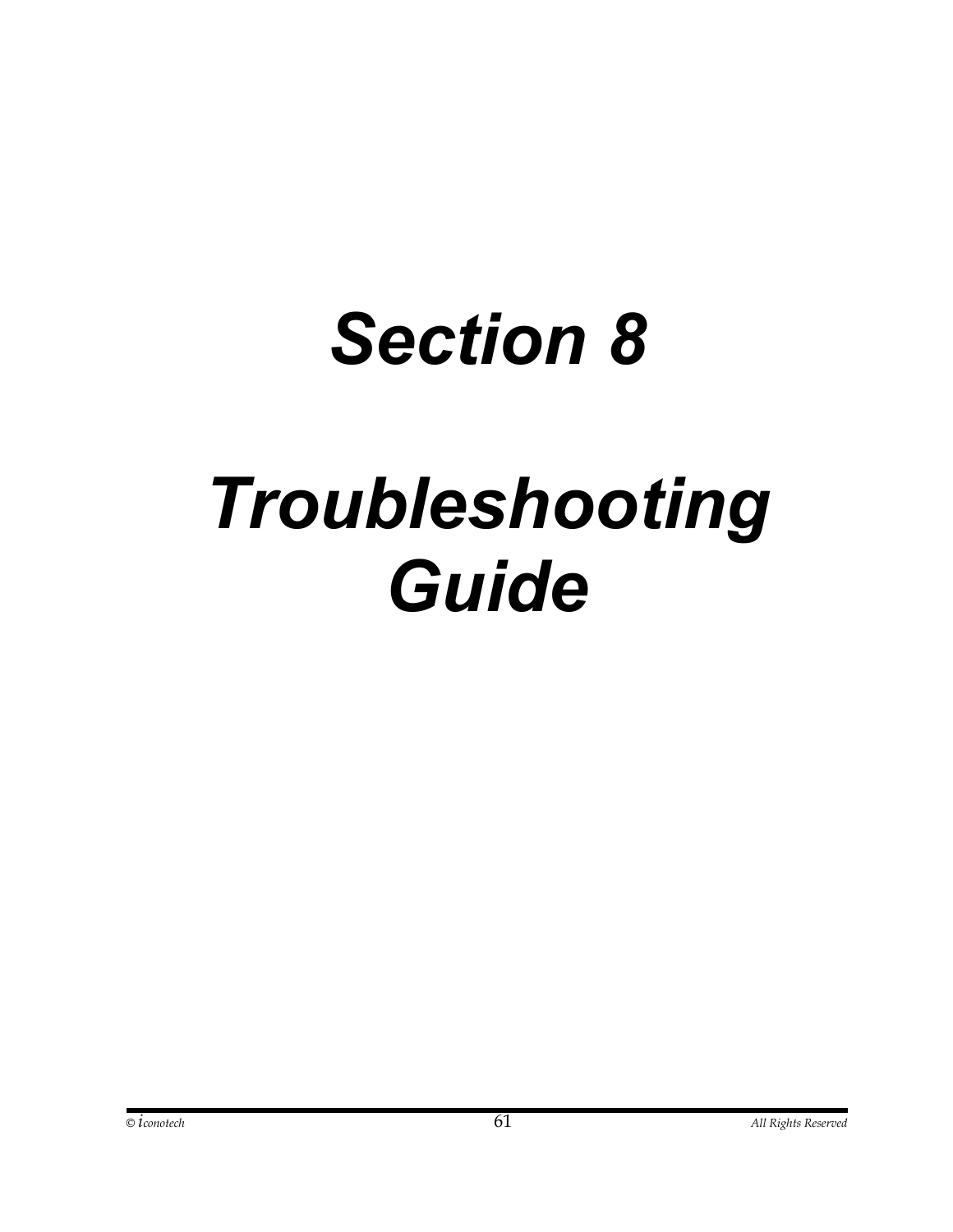| <b>SYMPTOM</b>                                   | <b>PROBLEM</b>                                                                                                                                                                                                                                                       | <b>CORRECTIVE ACTION</b>                                                                                                                                                                                                                                                                                                                        |  |
|--------------------------------------------------|----------------------------------------------------------------------------------------------------------------------------------------------------------------------------------------------------------------------------------------------------------------------|-------------------------------------------------------------------------------------------------------------------------------------------------------------------------------------------------------------------------------------------------------------------------------------------------------------------------------------------------|--|
| PRINT CYLINDER/INK DELIVERY PROBLEMS             |                                                                                                                                                                                                                                                                      |                                                                                                                                                                                                                                                                                                                                                 |  |
| Poor Print                                       | Ink bottle empty<br>Ink-in hose blocked<br>Ink-in tubing worn out<br>Wrong type/size tubing<br>Ink-in tubing installed wrong<br>backwards in ink-in pump<br>Ink delivery shaft pin not pushed<br>completely into cylinder<br>Wrong ink (non-Iconotech)<br>being used | Fill ink bottle<br>Check for obstructions and clear<br>Replace tubing<br>Replace tubing - use only<br>Iconotech type tubing<br>Check tubing installation per<br>adjustment procedure<br>Push shaft in all the way to open<br>check valves, and lock nylon<br>screw<br>Discard and use only Iconotech<br>ink. Clean cylinder and use<br>new pad. |  |
| <b>Excessive Ink</b>                             | Ink-out hose blocked<br>Ink-out tubing worn out<br>Ink-out tubing cut or cracked<br>Wrong type/size tubing<br>Ink-out tubing installed<br>backwards in ink-out pump<br>Ink shaft pin not pushed in<br>completely                                                     | Check for obstructions and clear<br>Replace tubing<br>Replace tubing<br>Replace tubing - use only<br>Iconotech type tubing<br>Check tubing installation per<br>adjustment procedure<br>Push shaft in all the way to open<br>check valves and lock nylon<br>screw.                                                                               |  |
| Ink flow through pad poor                        | Wrong ink (non-Iconotech)<br>being used                                                                                                                                                                                                                              | Discard and use only Iconotech<br>ink. Clean cylinder and use<br>new pad.<br>Use correct Iconotech pad                                                                                                                                                                                                                                          |  |
| Excessive ink at trailing<br>end of pad and film | Case not rolling over trailing end<br>of pad                                                                                                                                                                                                                         | Adjust leader in printer driver to<br>move image further towards<br>trailing end. Adjust flights so<br>end of cylinder perforations<br>and end of case meet.                                                                                                                                                                                    |  |
| Ink leaking out at either<br>end of pad          | Loose pad<br>Wrong ink (non-Iconotech)<br>being used                                                                                                                                                                                                                 | Make sure the bar with spring<br>loading is free to move and not<br>at end of travel<br>Discard and use only Iconotech<br>ink. Clean cylinder and use<br>new pad.                                                                                                                                                                               |  |